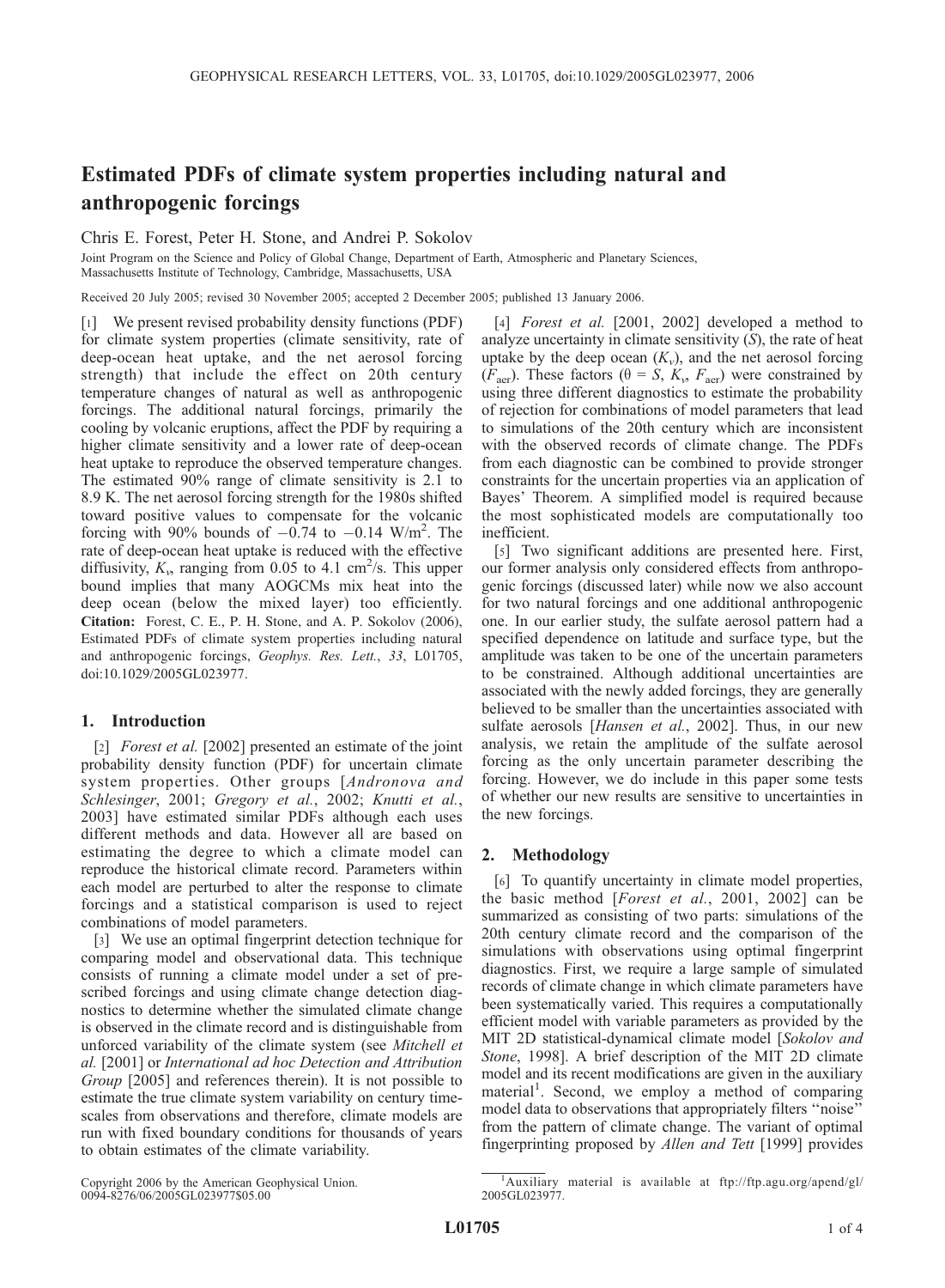this tool and yields detection diagnostics that are objective estimates of model-data goodness-of-fit. These goodness of fit statistics are then used to estimate the likely value of uncertain parameters (via a likelihood function,  $L(\theta)$ ) for each diagnostic of climate change. Individual  $L(\theta)$  are then combined to estimate the posterior distribution,  $p(\theta|\Delta T_i)$ ,  $C_N$ ), where  $\Delta T_i$  represent the three temperature change patterns and  $C_N$  is the noise covariance matrix required to estimate the goodness-of-fit statistics. The three diagnostics remain unchanged (see the auxiliary material) although the deep-ocean temperature data from *Levitus et al.* [2000] have been replaced with Levitus et al. [2005]. The interdecadal variability of these data have been questioned [*Gregory et* al., 2004], however, we partially avoid this problem by using the linear trend as our diagnostic and including the analysis error estimates from Levitus et al. [2005] in the noise estimate. The observation periods are 1906–1995 (surface), 1961–1995 (upper-air), and 1955–1995 (deepocean).

[7] In this work, the noise covariance matrix has been estimated from multiple control runs of AOGCMs. The matrix represents the natural variability in any predicted pattern which is determined by the variability in the corresponding pattern amplitude in successive segments of ''pseudo-observations'' extracted from the control run for the climate model. The variability of the MIT 2D climate model is somewhat lower than that of AOGCMs [Sokolov and Stone, 1998], but the model does exhibit changes in variability which are dependent on S and  $K_v$  and are similar to results from Wigley and Raper [1990].

## 3. Experimental Design

[8] The description of the climate model experiments, the ensemble design, and the algorithm for estimating the joint PDFs are given by *Forest et al.* [2001, 2002]. The major change in the new experiments is the inclusion of three additional 20th century forcings during the period 1860-1995. The set of forcings is now greenhouse gas concentrations, sulfate aerosol loadings, tropospheric and stratospheric ozone concentrations, land-use vegetation changes [Ramankutty and Foley, 1999], solar irradiance changes [Lean, 2000], and stratospheric aerosols from volcanic eruptions [Sato et al., 1993]. We refer to these forcings as GSOLSV with the first three, GSO, being those used by Forest et al. [2002]. (Details on all forcings are in the auxiliary material.)

[9] Additionally, we elected to run each perturbation of the 4 member ensemble starting with different initial conditions in 1860 rather than perturbing the climate system in 1940 as done previously. This provides data for each ensemble member for the entire simulation as we use surface temperatures beginning in 1906. The initial conditions for each ensemble member were taken every ten years from an equilibrium control simulation. In total, 271,456 simulation years were required.

#### 4. Results

[10] In the simulated climate change, the additional forcings have two major effects that can be illustrated by examining the simulated response to the GSOLSV and GSO forcings and comparing with the observed records,



Figure 1. Representative MIT 2D model simulations with the GSOLSV, GSOLS, and GSO forcings for global-mean annual-mean surface temperature change (a) and  $0-3$  km global-mean annual-mean ocean temperature change (b). We show cases near the distributions' modes for GSOLSV (black) and GSOLS (cyan) and for GSO (green). Observations (red) from P. D. Jones (http://www.cru.uea.ac.uk/cru/ data/temperature/, 2000) (surface) and the estimated trend and its uncertainty from *Levitus et al.* [2005] (deep-ocean). Anomaly reference periods: 1906 – 1995 (Figure 1a), 1955– 1995 (Figure 1b).

directly (Figure 1). The new results indicate higher S, lower  $K_{\nu}$ , and slightly weaker  $F_{\text{aer}}$ . These shifts in the distributions are summarized as follows. The inclusion of the volcanic aerosol forcing provides a net surface cooling during the latter 20th century (Figure 1). This requires changes in uncertain model parameters to remain consistent with the historical climate record (Figures 2 and 3) which can be achieved by reducing  $K_v$  or  $F_{\text{aer}}$ , increasing S, or combinations of all three. The mode for  $F_{\text{aer}}$  is partially reduced from  $-0.7$  to  $-0.5$  W/m<sup>2</sup> but there is little change in the distribution's width with the  $5-95$  percentile range being  $0.6 \text{ W/m}^2$ . The reduction in the mode is partially because  $F_{\text{aer}}$  no longer includes the volcanic term. However, the net aerosol forcing remains a cooling effect. The modes for S,  $K_v$ , and  $F_{\text{aer}}$  are 2.9 K, 0.65 cm<sup>2</sup>/s, and -0.5 W/m<sup>2</sup>, respectively, for the distributions using uniform priors.

[11] The new distributions are compared with those of Forest et al. [2002] in Figure 2, and two key comparisons are made. In one, we compare the distributions with identical treatments of the climate change diagnostics by keeping the number of retained EOFs  $(\kappa)$  in the decomposition of  $C_N^{-1}(\kappa)$  fixed. Thus, for the surface temperature diagnostic, we use  $\kappa_{\rm sfc}$  = 14 in both the GSO and GSOLSV PDFs and the marginal posterior distributions for  $S$ ,  $F_{\text{a}ep}$ and  $K_v$  are altered. In the second comparison, we vary  $\kappa_{\text{sfc}}$ . For the surface data, Forest et al. [2002] found that we could reject  $\kappa_{\rm sfc} > 14$  based on the *Allen and Tett* [1999] criterion. With the additional forcings, we are no longer able to reject the higher EOFs and find that the distributions are insensitive for  $15 < \kappa_{\text{sfc}} < 19$ . In a separate work on Bayesian selection criteria, Curry et al. [2005] using our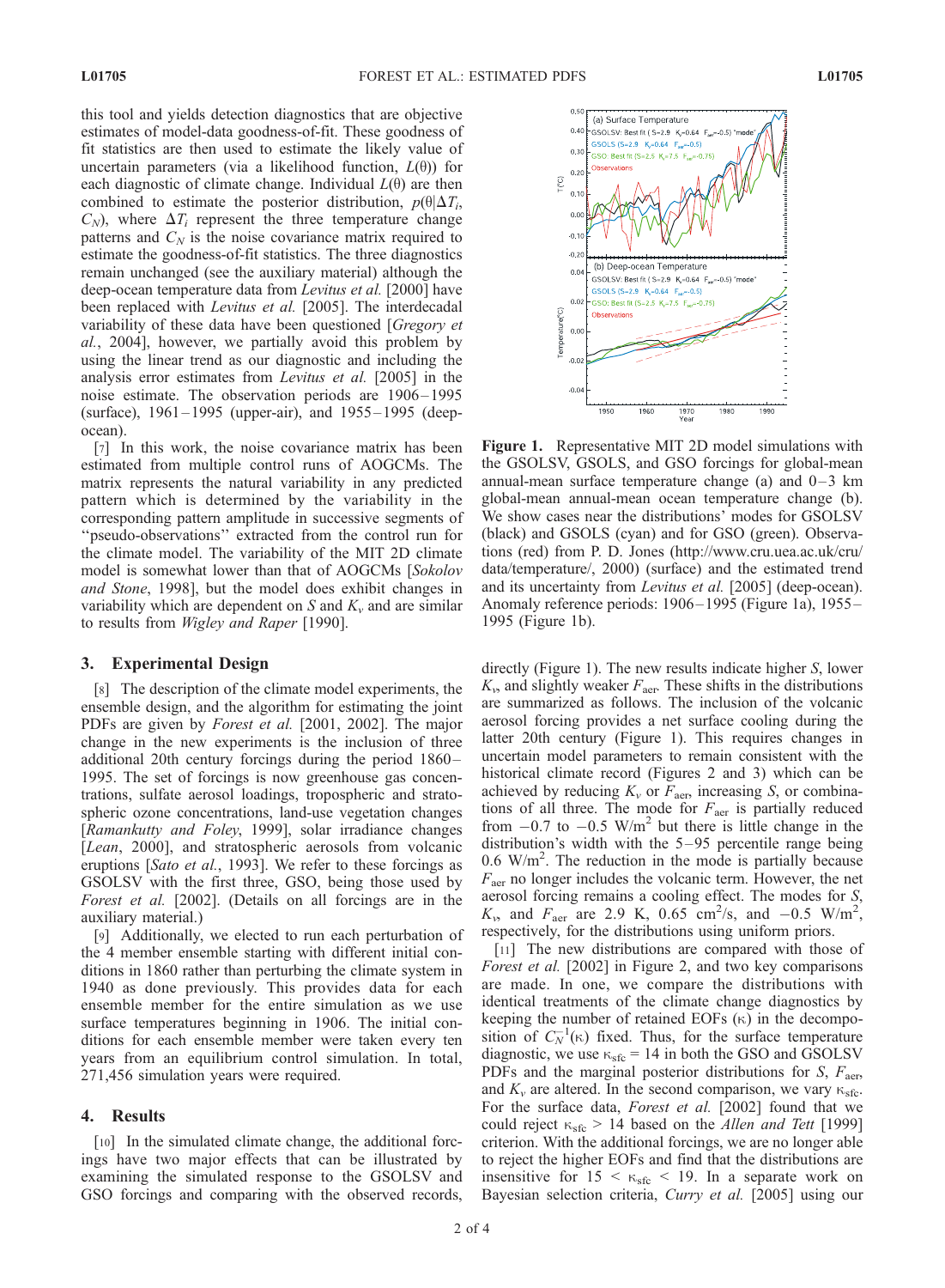

Figure 2. Marginal posterior PDF for the three climate system properties for four cases. In each panel, the marginal PDFs are shown for the GSOLSV forcings with  $\kappa_{\rm sfc} = 16$ (black) and 14 (green) and for GSO case (blue) with  $\kappa_{\rm sfc}$  = 14 from Forest et al. [2002]. A fourth case (red) includes an expert prior on S and uniform priors elsewhere with  $\kappa_{\rm sfc}$  = 16. The whisker plots indicate boundaries for the percentiles 2.5–97.5 (dots),  $5-95$  (vertical bar at ends),  $25-75$  (box ends), and 50 (vertical bar in box). The mean is indicated with the diamond and the mode is the peak in the distribution. The range for  $S$  is  $0.5-10$  K while ranges for  $K_v$  and  $F_{\text{aer}}$  are given by plot boundaries.

data find that a break occurs at  $\kappa_{\rm sfc} = 16$  and thus we select this as an appropriate cutoff. This inclusion of higher order EOFs is equivalent to stating that smaller spatial and temporal scale patterns (in five decadal means and four equal-area zonal averages) present in the GSOLSV response are consistent with similar patterns in the observations, unlike the GSO case. As a final issue, this shift from  $\kappa_{\rm sfc}$  = 14 to 15 further limits the higher  $K_v$  values. We note that the range of effective ocean diffusivities for the existing AOGCMs is  $4-25$  cm<sup>2</sup>/s [Sokolov et al., 2003], and these values appear to be highly unlikely according to our new results. We note that the deep ocean temperatures used here have a 20% weaker trend than those used in our previous analysis, and this is one reason why the acceptable values of  $K_v$  are now lower. However, the upper bound on  $K_v$  results from the combination of the surface and deep-ocean temperature diagnostics (depending on the region of the parameter space (see the auxiliary material)).

[12] Several sensitivity tests were performed to assess the robustness of the estimated distributions. Specifics are given in the auxiliary material, but we briefly discuss two here. A first test determines whether the location of the deep-ocean heat uptake influenced the spatio-temporal patterns of temperature change. The latitude dependence of  $K_{\nu}$ , which was based on observations of tritium mixing [Sokolov and Stone, 1998], was changed to reflect the pattern identified in the ocean data [Levitus et al., 2000]. Although local surface temperatures were changed, the large-scale averages (four equal-area zonal bands) used in our diagnostics were not

affected. A second test explored the sensitivity of the results to reducing the strength of the volcanic forcing by 25%. This requires stronger  $F_{\text{aer}}$  cooling and lower S values to bring the temperature response down to match the observations but the changes are relatively small. These results suggest that the PDFs are robust to such changes.

[13] Since the estimated distributions depend on the truncation for the eigendecomposition of  $C_N$  for the surface temperature diagnostic, we tested the impact of uncertainty in  $C_N$  by using estimates based on the natural variability from control runs by the HadCM2, HadCM3, GFDL\_R30, and PCM models. The resulting PDFs did not differ qualitatively (results not shown). Although the results are not sensitive to the choice of AOGCM, observations do not exist to test the quality of such estimates.

#### 5. Discussion and Conclusions

[14] We present revised PDFs for climate system properties that now include the response to both natural and anthropogenic forcings. With additional new forcings, a larger climate sensitivity and a reduced rate of ocean heat uptake below the mixed layer are required to match the observed climate record in the 20th century. The primary factor leading to this change is the strong cooling forcing by volcanic eruptions through the stratospheric aerosols. Similarly, there is a small change in the aerosol forcing which tends to offset the volcanic cooling. When using uniform priors on all parameters, these new results are summarized by the 90% confidence bounds of 2.1 to 8.9 K for climate sensitivity, 0.05 to 4.1 cm<sup>2</sup>/s for  $K_{v}$ , and  $-0.74$  to  $-0.14$  W/m<sup>2</sup> for the net aerosol forcing strength. We note that the upper bound for the climate sensitivity is sensitive to our choice of prior, which was truncated at 10 K. When an expert prior for S is used [*Forest et al.*, 2002], the 90% confidence



Figure 3. Marginal posterior PDF for GSOLSV results with uniform priors for the  $S-K_v$  parameter space. The shading denotes rejection regions for the 10%, and 1% significance levels, light to dark, respectively. The 10%, and 1% boundaries for the posterior with expert prior on S are shown by thick black contours. The positions of AOGCMs [from Sokolov et al., 2003] represent the parameter values required in the MIT 2D model to match the transient response in surface temperature and thermal expansion component of sea-level rise. Lower  $K_v$  values imply less deep-ocean heat uptake and hence, a smaller effective heat capacity of the ocean.